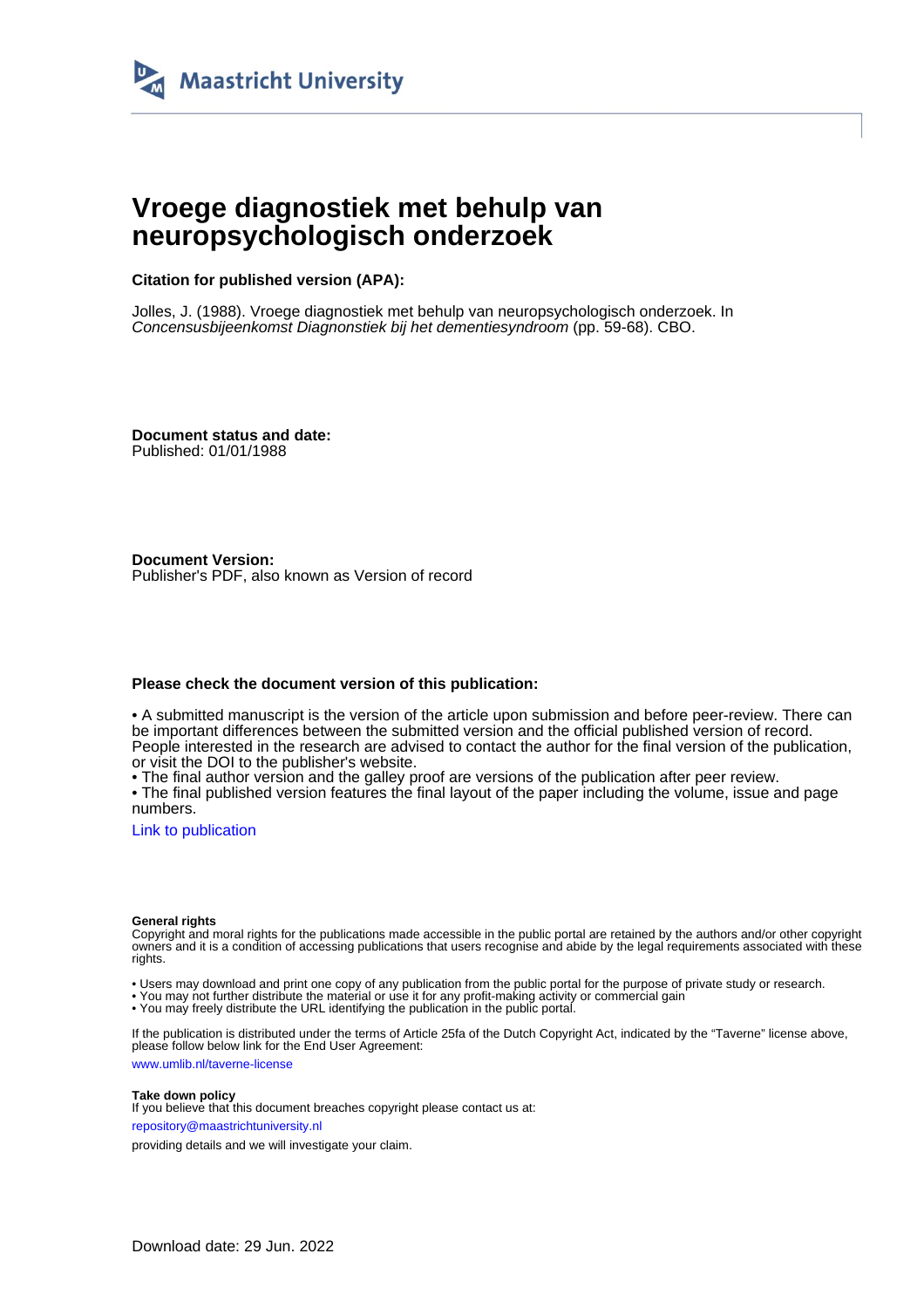

,  $\bar{1}$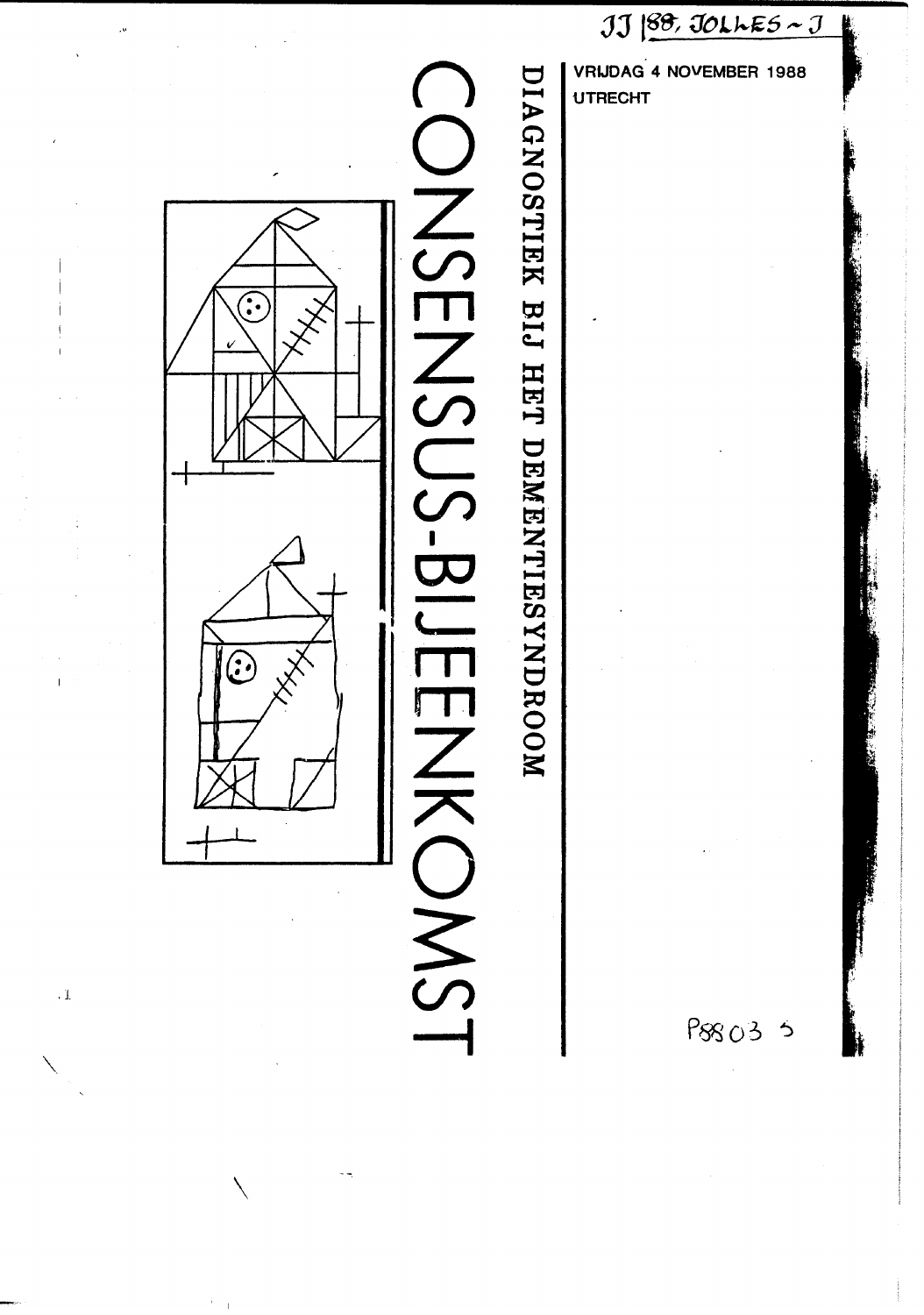J. Jolles

## Inleiding

Met het ouder worden neemt de prestatie af op een aantal cognitieve functiegebieden, waaronder in het bijzonder de geheugenfuncties. Behalve dat het onthouden en herinneren minder wordt, wordt ook de prestatie minder op het gebied van waarneming, probleemoplossen, complexe visuele en constructieve taken en zeker ook het plannen en organiseren van het gedrag. Toch is er ook een aantal functies die relatief intact blijven bij het ouder worden, zoals aspekten van taal, van kennis en van relatief eenvoudige motorische vaardigheden. Bij dementie nemen alle genoemde functies af, maar vooral bij milde dementie is het onderscheid met de relatief "normale" met de ouderdom geassociëerde dysfuncties moeilijk te maken. Een uitvoerig en "sophisticated" neuropsychologisch onderzoek kan hier een bijdrage leveren. Neuropsychologie wordt gedefiniëerd als de wetenschap en praxis die een relatie legt tussen hersenen en gedrag en die beoogt om gedrag en gedrags-, emotionele- en cognitieve dysfuncties beter te doen begrijpen vanuit een kennis over die hersen-gedrag relaties. In dit hoofdstuk worden een aantal belangrijke aspekten daarvan beschreven. Voor een nadere bespreking van de neuropsychologie in relatie tot ernstiger vormen van het dementiesyndroom wordt verwezen maar hoofdstuk 11.

## Indicaties voor neuropsychologische vroege en differentiële diagnostiek

De hulp van de neuropsycholoog wordt ingeroepen wanneer uit de anamnese of hetero-anamnese blijkt dat er gesproken kan worden van klachten of stoornissen in de psychologische (gedrags-, emotionele/affectieveen/of cognitieve) functies.

Belangrijke indicaties voor neuropsychologische vroege en differentiële diagnostiek zijn weergegeven in tabel 1.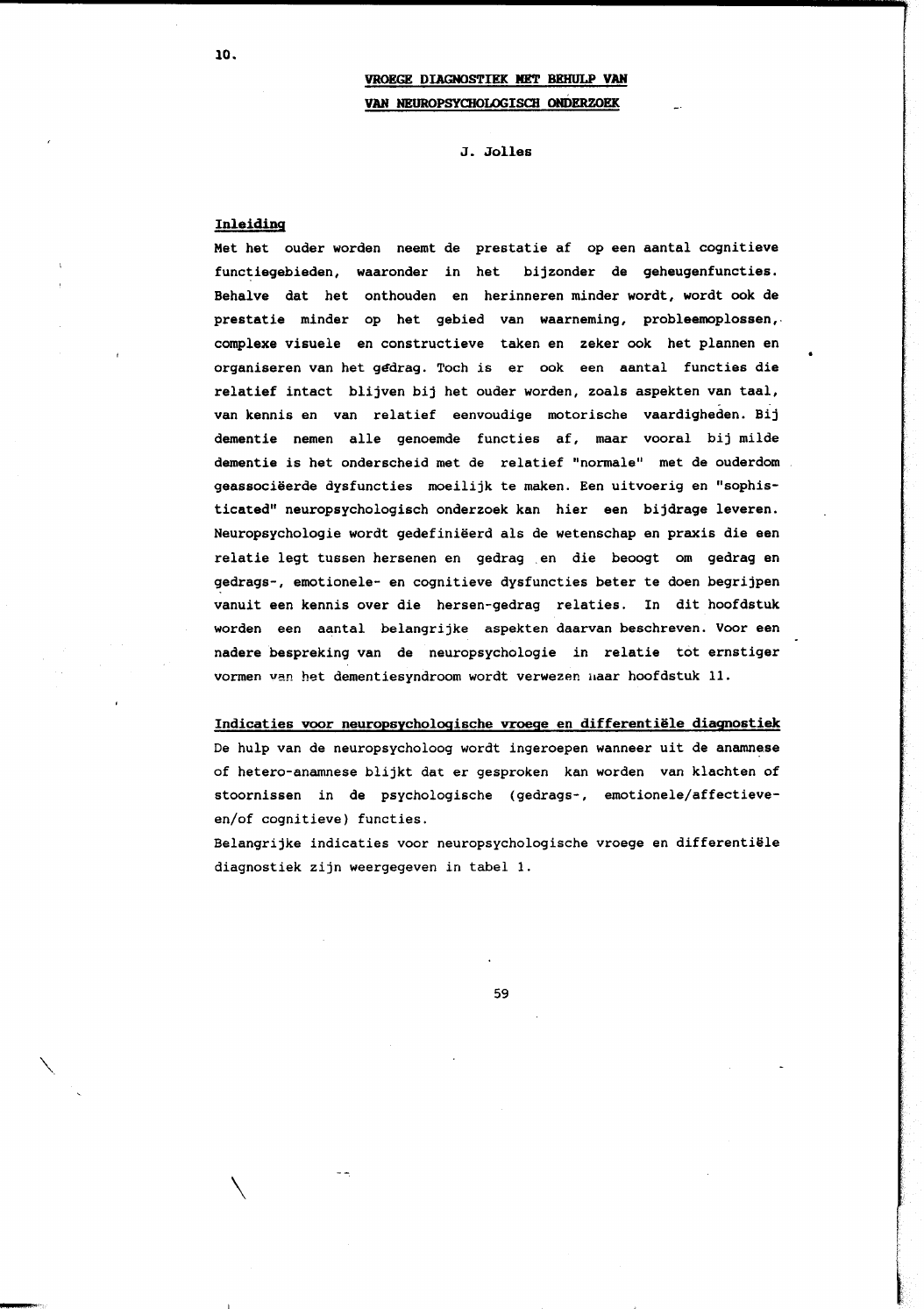- Klachten van patiënt en/of omgeving over psychologische-, c.q. cognitieve functies. Patiënt of diens omgeving is "bang dat hij/zij dement wordt". - Neurasthene klachten. - Dysthyme/depressieve symptomen met cognitieve functiestoornissen (differentiële diagnostiek Depressie-Dementie). - Aanwezigheid van risicofactoren voor hersenstructuur- c.q. hersenfunctiestoornissen (traumatische hersenletsels, intoxicaties, chronisch alcoholgebruik, anoxie, e.a.). - Zich geleidelijk of acuut voordoende persoonlijkheidsveranderingen. Onduidelijkheid over de relatieve bijdrage van functiestoornissen respectievelijk verwerkingsproblemen.

De neuropsychologische bijdrage betreft de vaststelling van functiestoornissen van hersenen en gedrag, in het bijzonder in stadia waarin voor neuroloog en psychiater de pathologie niet of moeilijk objectiveerbaar is, maar waarin sprake is van een duidelijke lijdensdruk van patiënt en/of diens omgeving.

Het belang van vroege en differentiële diagnostiek betreft in de eerste plaats de mogelijkheid om vast te stellen dat het profiel van stoornissen van de patiënt past bij een "normale" ouderdomsvergeetachtigheid. Het wegnemen van de "angst voor dementie" en het geven van adviezen over de manier van omgaan met de veranderde cognitieve vermogens is van groot belang. In de tweede plaats gaat het om de differentiële diagnostiek van dementie en depressie. Depressie kan zich namelijk schijnbaar voordoen als dementie en vice versa. Voorts kan depressie tegelijk met dementie voorkomen en de symptomen daarvan verhullen, terwijl depressie ook het gevolg kan zijn van de gewaarwording dat er van een achteruitgang sprake is. Tenslotte kan depressie een direkt gevolg zijn van focaal hersenletsel, zoals rechts parietaal of frontaal (corticaal en subcorticaal) gelocaliseerd.

In de derde plaats gaat het om patiënten met aantoonbare- of waarschijnlijke hersenfunctiestoornissen waarbij mogelijkerwijs sprake is van een interactie tussen de "normale" hersenveroudering en die risicofactoren: het effekt van zo'n risicofactor wordt in sommige gevallen manifest met voortschrijdende leeftijd.

In de vierde plaats gaat het om patiënten bij wie door de arts reeds de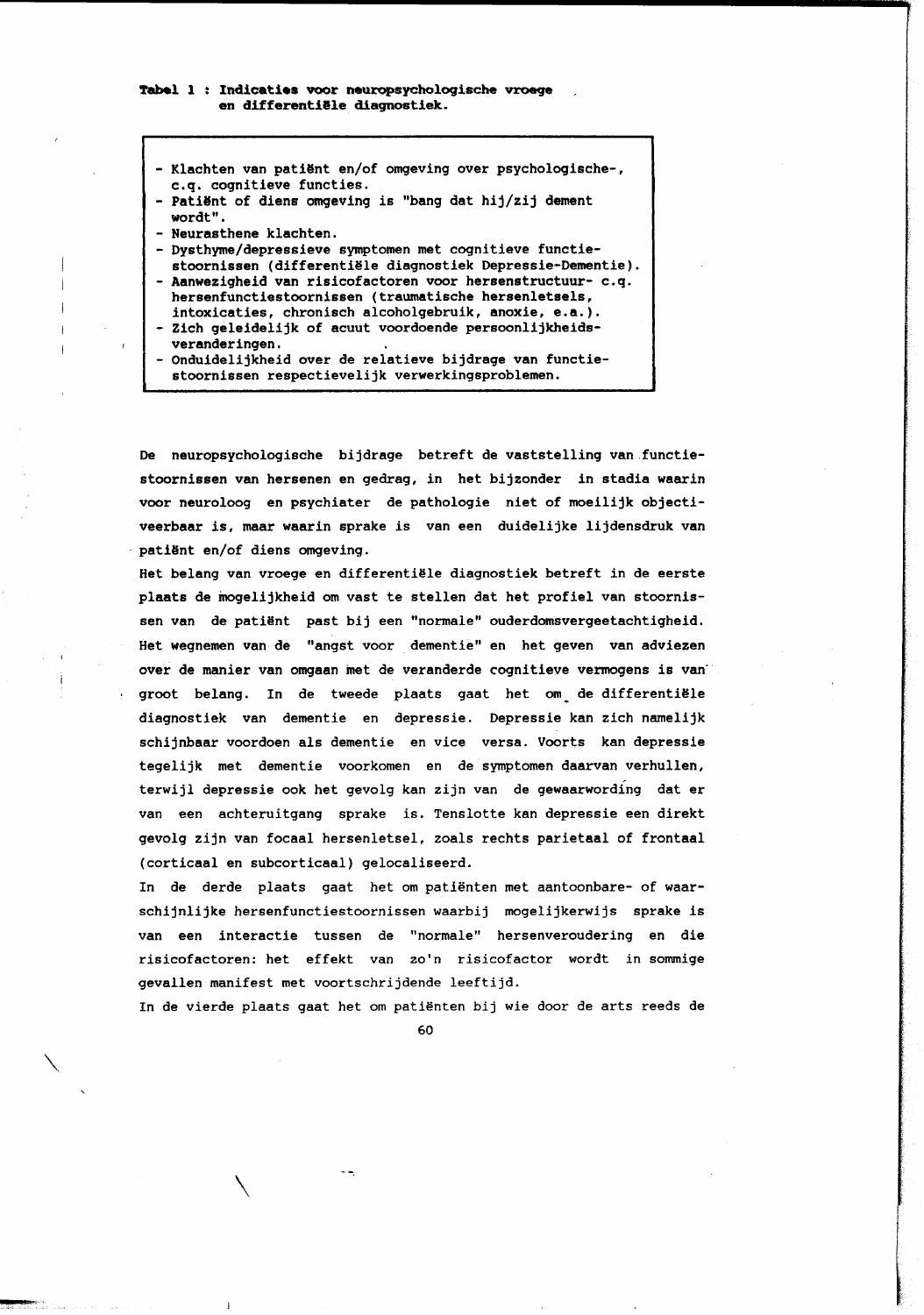voorlopige diagnose dementiesyndroom of een specificering daarvan .gesteld is. In sommige gevallen zal de neuropsychologische diagnostiek een bevestiging vormen van de diagnose.

In andere gevallen zal de neuropsychologische bijdrage een bijgesteldeof gespecificeerde diagnose opleveren. Bovendien zullen de specifiek psychologische aspekten duidelijk omschreven worden. Als een belangrijke bijdrage zal de neuropsycholoog - in dit geval als gedragswetenschapper - door middel van een nauwkeurige omschrijving van de functiestoornissen en de wijze waarop de patiënt daarmee omgaat kunnen adviseren over behandeling, begeleiding en zorg.

#### Vraagstellingen in neuropsychologische vroege en differentiële diagnostiek

De "indicaties voor verwijzingen" (zie boven) beschrijven het type patiënt en diens problematiek, waaraan door de neuropsychologische vroege en differentiële diagnostiek een bijdrage gegeven kan worden. Van oudsher is de meest gebezigde vraagstelling in de neuropsychologische diagnostiek dié geweest naar "organiciteit" of "encephalopathie" (oftewel hersenstructuur- of hersenfunctiestoornissen). Als zodanig was de neuropsycholoog een hulpdiagnost voor de medicus. Momenteel is het aantal relevante vraagstellingen sterk toegenomen (zie tabel 2) en is de vraag naar hersenstoornissen en de localisatie daarvan minder relevant geworden.

## Tabel 2 : Vraagstellingen voor neuropsychologische vroege en differentiële diagnostiek.

- Is er sprake van stoornissen in de psychologische-, c.q. gedrags-, en/of cognitieve functies?
- Zo ja, van welke aard en ernst zijn deze?
- Zo ja, welke functies en vaardigheden zijn niet gestoord? - Zijn er naast de cognitieve functiestoornissen ook
- affectieve/emotionele stoornissen?
- Hoe gaat betrokkene om met de stoornissen en beperkingen ("coping"-gedrag)?
- In hoeverre worden de mogelijkheden van betrokkene verder beperkt door verwerkingsprocessen (depressie, work, obsessie, etc.)?
- Welke is de psychopathologische differentiële diagnose?
- Zijn er uitspraken te doen over aard c.q. locatie van het onderliggend cerebraal substraat?
- Welke adviezen kunnen worden gegeven ten aanzien van aanvullende diagnostiek?
- Welke adviezen kunnen worden gegeven ten aanzien van behandeling, begeleiding, doorverwijzing, zorg?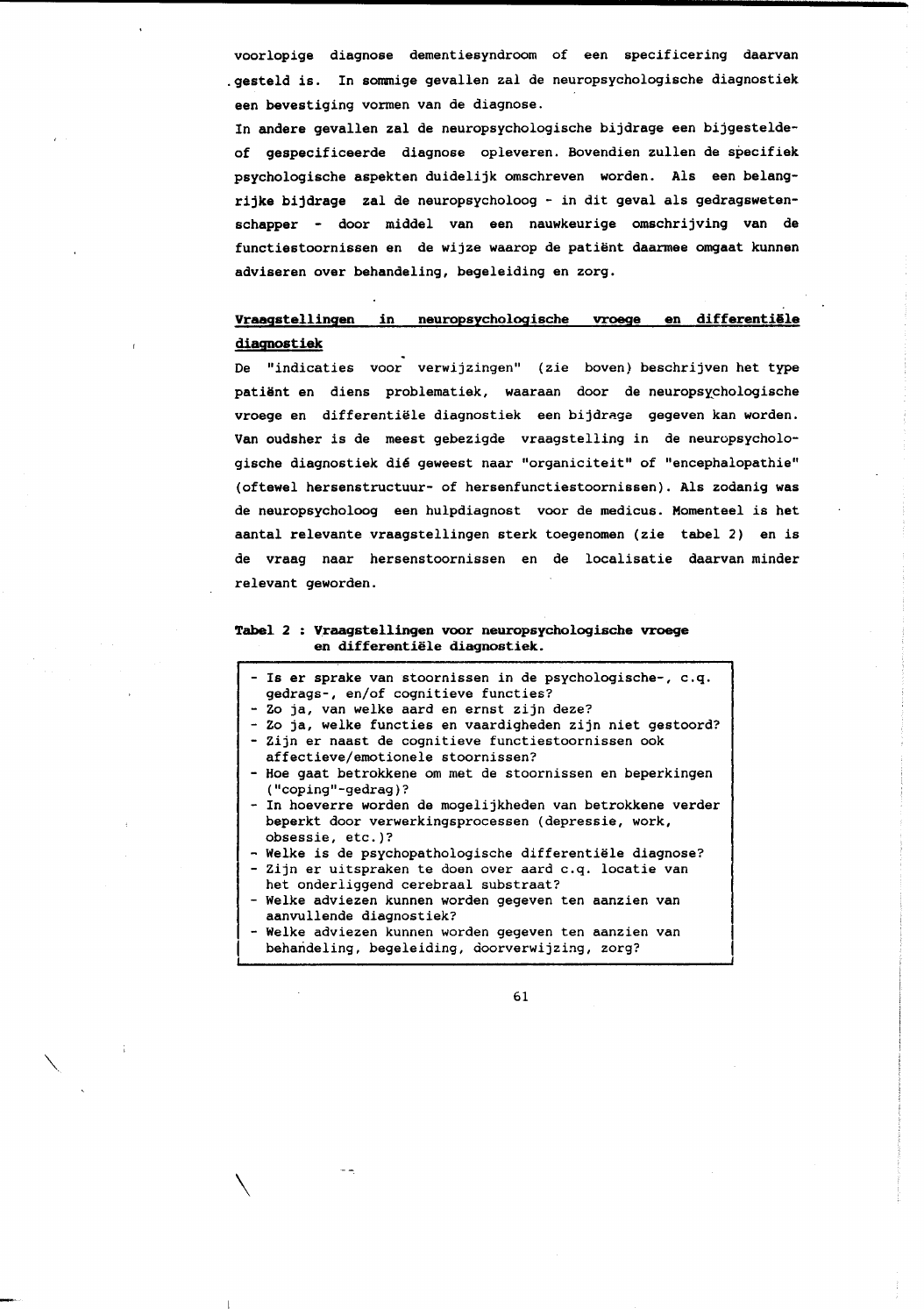Idealiter is de neuropsycholoog een specialist in hersenen-gedrag relaties, die gedrag onderzoekt als functie van de hersenen net zoals de internist de bloedspiegels van een leverenzym gebruikt als een maat voor de leverfunctie. De kennis over hersenen en gedrag wordt door de neuropsycholoog gebruikt om duidelijk te kunnen vaststellen waar de grens ligt tussen biologisch bepaalde functies en functiestoornissen aan de ene kant en psychologische verwerkingsprocessen aan de andere kant. Belangrijke vraagstellingen waar de neuropsycholoog in principe een antwoord op moet kunnen geven hebben daarom te maken met "aard en ernst van beperkingen", "het profiel van goede en slechte functies", "adviezen met betrekking tot behandeling, begeleiding en zorg" en "het omgaan met de klachten". Tevens is de neuropsycholoog in staat om het beloop vast te leggen. Tenslotte blijft de vraagstelling naar "localisatie van het onderliggende cerebraal substraat" van belang. (N.B.: Niet de localisatie van de gedrags/cognitieve functie!). Deze vraagstelling is niet relevant voor het indiceren van ruimte-innemende processen, waarvoor de "imaging" technieken momenteel superieur zijn, maar wel voor het interpreteren naar hersenfunctiestoornissen (soms reversibel en gewoonlijk op metabole factoren berustend) die met CTscan en NMR niet aantoonbaar zijn. Ook als bevestiging van de hersenbepaalde origine van bepaalde psychologische stoornissen is de localisatiegedachte van belang.

Voor de verschillende verwijzingskanalen is de relevantie van de diverse vraagstellingen en combinaties daarvan verschillend. Dit hangt samen met het feit dat de aard van de patiëntenpopulatie nogal kan verschillen bij bijvoorbeeld neurologie-kliniek, psychiatrie-kliniek of RIAGG. Ook de ernst van de problematiek kan nogal verschillen, hetgeen een belangrijke implicatie heeft voor de aard van de uit te voeren neuropsychologische diagnostiek en de vraagstelling daarvan.

Wanneer een patiënt verwezen wordt voor neuropsychologisch onderzoek, kan dit het best plaatsvinden in de context van een multidisciplinair team. Hierin dient naast de psychologische - in ieder geval neurologische - en psychiatrische inbreng aanwezig te zijn. Aldus wordt gegarandeerd dat het resultaat van de neuropsychologische interventie wordt ingebed in het totaal van neurologische- en psychiatrische diagnostiek; zo wordt voorkomen dat de bijdrage van de neuropsycholoog - die geen specialist is op het gebied van hersenziekten of van de psychopathologie - te geïsoleerd is en daardoor te weinig zeggingskracht heeft.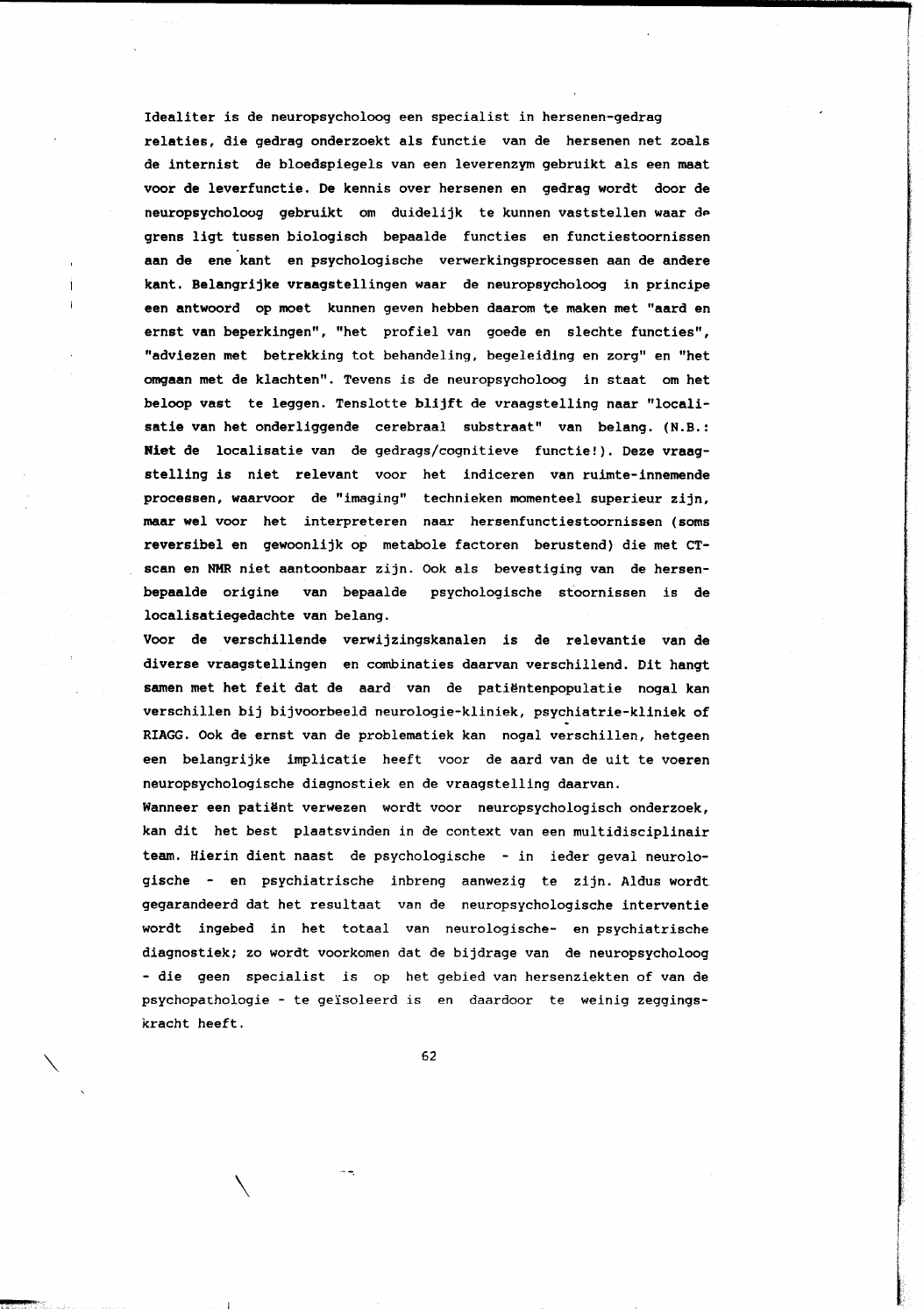diagnostiek

#### Inleiding

Het neuropsychologisch onderzoek bestaat uit een combinatie van anamnese en hetero-anamnese, gedragsobservatie en psychologische tests. Het voorbereidend gesprek is een essentiëel onderdeel van het gehele onderzoek. Hierin worden over de aard en ernst van de functiestoornissen en verwerkingsproblematiek hypothesen gevormd die in het psychologisch testonderzoek worden getoetst. Middels de (hetero)anamnese wordt kennis verkregen over de klachten en de ontwikkeling daarvan in de tijd alsook over de mate waarin de cognitieve stoornissen in gedrag tot uiting komen of juist eventuele discrepanties bestaan. Voorts levert de (hetero)anamnese kennis op over mogelijk relevante somatische en psychosociale risicofactoren en over de wijze van omgaan met de klachten. De neuropsycholoog kan gewoonlijk aansluiten op en gebruik maken van de (hetero)anamnese die al is afgenomen door medische leden van het team (neuroloog/psychiater/geriater) (zie voor nadere bespreking hoofdstuk 11).

## Organiciteitstests en formele testbatterijen

Het is af te raden om slechts één test of enkele tests te gebruiken om vast te stellen of de prestatie afwijkend is van de norm. De validiteit en betrouwbaarheid van de daartoe tot heden in gebruik zijnde afzonderlijke methoden is gering. Voorts hebben veel "normale" bejaarden een prestatie in de categorie "hersenbeschadigd", terwijl geen enkele uitspraak kan worden gedaan over de aard van de functiestoornis, het beloop en de consequenties daarvan. Veel gebruikte organiciteitstests zijn de Hooper-, de Grassi-, de Benton-test, Woordparenleertest en andere standaardmethoden.

Ook formele testbatterijen zoals de Halstead Reitan Neuropsychologische Test Batterij (HRNTB) en de Wechsler Intelligentie Test voor Volwassenen (WAIS) hebben relatief weinig waarde voor vroege en differentiële diagnostiek, zeker wanneer ze op standaardwijze worden gebruikt. Voor de HRNTB bestaan alleen Amerikaanse normen en de aard van het instrument (een serie organiciteitstests) voorkomt gebruik in de differentiële diagnostiek. De WAIS is niet voor neuropsychologisch gebruik gemaakt en is erg ongevoelig voor deze doeleinden.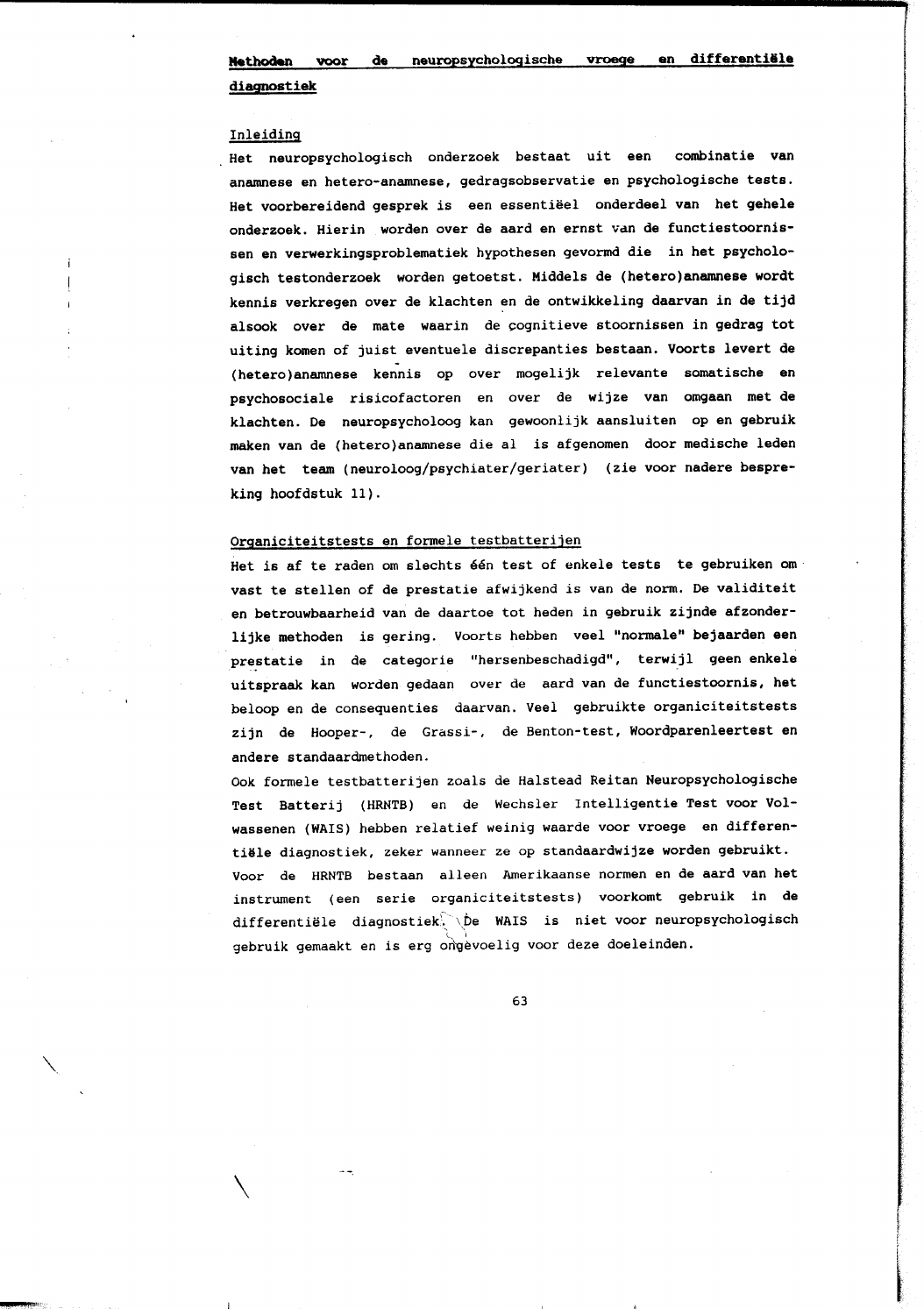## Methoden

Sinds het begin van de tachtiger jaren wordt door een toenemend aantal neuropsychologen naast van standaard psychometrische instrumenten gebruik gemaakt van meer kwalitatieve methoden alsmede van moderne taken die gebaseerd zijn op informatieverwerkingsmodellen. Via deze multidimensionele aanpak is het mogelijk om meer aspekten van het functioneren op verantwoorde wijze te meten. Tabel 3 geeft een samenvatting van deze belangrijke functies en processen.

# Tabel 3 : Opzet neuropsychologisch onderzoek

| - Uitgebreide anamnese                                        |
|---------------------------------------------------------------|
| - klachten met betrekking tot cognitieve functies, emoties,   |
| gedragsstoornissen, activiteit, interesse, risico-            |
| factoren, etc.                                                |
| - Onderzoek algemene effekten hersendysfuncties               |
|                                                               |
| - algehele traagheid, activatieniveau, vermoeibaarheid,       |
| energie, concentratie, motivatie, etc.                        |
| - Onderzoek specifieke functies                               |
| - motoriek, visuo-constructie, auditieve/tactiele/visuele     |
| waarneming, taalverwerking, geheugen, aandacht, snelheid,     |
| flexibiliteit, lateraliteit, redeneren, probleemoplossen,     |
|                                                               |
| doelgericht gedrag, gedragsplanning, gedragsorganisatie, etc. |
| - Vertaling in hersenen-gedrag relaties                       |
| Diagnose, formulering therapiemogelijkheden, advisering       |
| ten aanzien van begeleiding en doorverwijzing, aanvullende    |
|                                                               |
| diagnostiek en zorg                                           |
|                                                               |

Om deze functies te meten wordt gebruik gemaakt van een combinatie van gedragsobservatie, gedragsneurologische tests, standaard (en genormeerde) psychometrische instrumenten alsook - in toenemende mate - van tests die zijn gebaseerd op informatieverwerkingsprogramma's en die gebruik maken van microcomputers. Momenteel bestaat in binnen- en buitenland geen consensus omtrent de aard van de te gebruiken neuropsychologische onderzoeksmethoden en modellen.

Een basisbatterij van bruikbare tests is de volgende:

De Groninger vijftienwoordentest aangevuld met een recognitietest, Geheugeninterferentietest (Luria), de "Digit Symbol Modalities"-test (is beter dan de "Digit Symbol" uit de WAIS), de "Trail Making"-test, de Stroop-test, de SAN Afasie batterij, diverse subtests uit WAIS en HRNTB (bijvoorbeeld "tapping", woordenschat, begrijpen, "blockdesign"),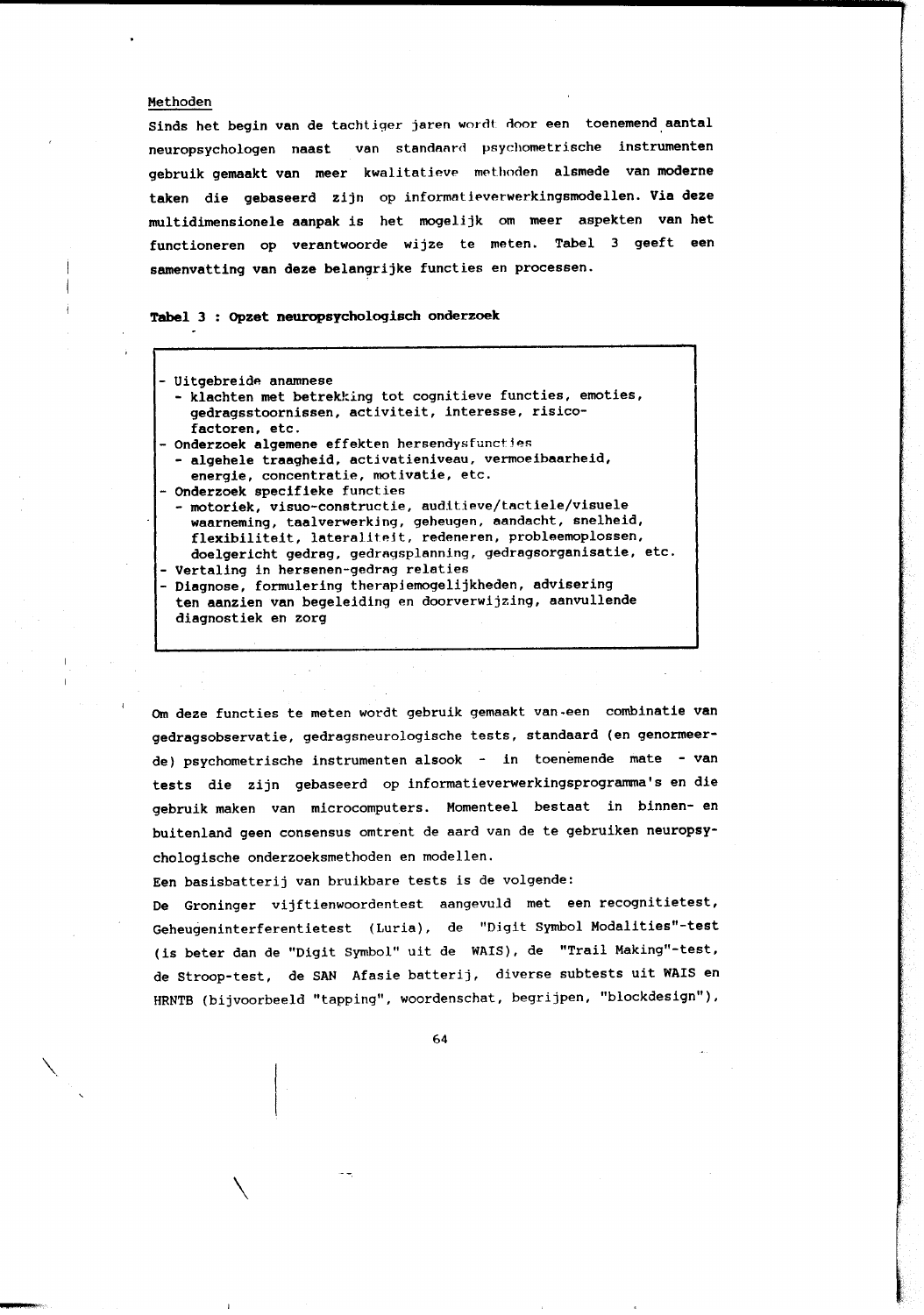"Fluency"-tests, "Digit Span" en "Blockspan", figuur van Rey, diverse simpele en complexe tekenopdrachten (meander, kubus, huis, fiets, geometrische figuren) en voorts (onderdelen van) de Luria Christensen neuropsychologische onderzoeksbatterij. Het gebruik van een combinatie van psychologische tests die op indicatie worden toegevoegd aan een standaardbatterij is extra belangrijk en heeft grote voordelen. De testselectie en interpretatie is alleen op verantwoorde wijze mogelijk door een ervaren neuropsycholoog.

#### Voor vroege en differentiële diagnostiek belangrijke vaststellingen

In de loop der jaren heeft zich een redelijke mate van consensus ontwikkeld met betrekking tot het belang van bepaalde neuropsychologische bevindingen. Deze zullen hier kort besproken worden:

- De aanwezigheid van functiestoornissen die geïnterpreteerd worden als afasie/apraxie/agnosie. Dit ten behoeve van uitspraken die gedaan worden in verband met DMS-III-R-criteria.
- Het belang van de meting van stoornissen in geheugenopslag versus geheugenterugroepen. De ernstige geheugenproblemen bij sommige soorten depressie worden over het algemeen gekenmerkt door een terugroepprobleem bij vrijwel normale opslag. Dit kan gemeten worden met recognitietests. Als er een normale herkenning wordt gemeten, is dat een aanwijzing tegen een Alzheimer-dementie alsook tegen een amnesie zoals optreedt bij het syndroom van Wernicke-Karsakoff.
- Het belang van tijdsmeting: bepaalde klinische beelden worden gekenmerkt door grote of excessieve traagheid op motorische- en cognitieve taken (bijvoorbeeld NPH-depressie). Wanneer aan deze patiënt meer tijd wordt verschaft neemt de prestatie toe.
- Het onderscheid tussen focale stoornissen versus algehele achteruitgang. Wanneer bij een patiënt focale stoornissen bestaan (bijvoorbeeld relatief geïsoleerde plannings- of visuoconstructieve stoornissen) is dat in principe een argument tegen een Alzheimerdementie. Dergelijke stoornissen hangen in het algemeen veeleer samen met vasculaire problematiek, incidenteel met een ruimteinnemend proces, ziekte van Pick, e.a.
- Het onderscheid tussen stoornissen die voornamelijk bepaald worden door subcorticale danwel corticale mechanismen. In het eerste geval zijn vooral energetische-, motiverende-, activerende en tijdvereisende processen aangedaan. Deze zijn in ieder geval geïmpliceerd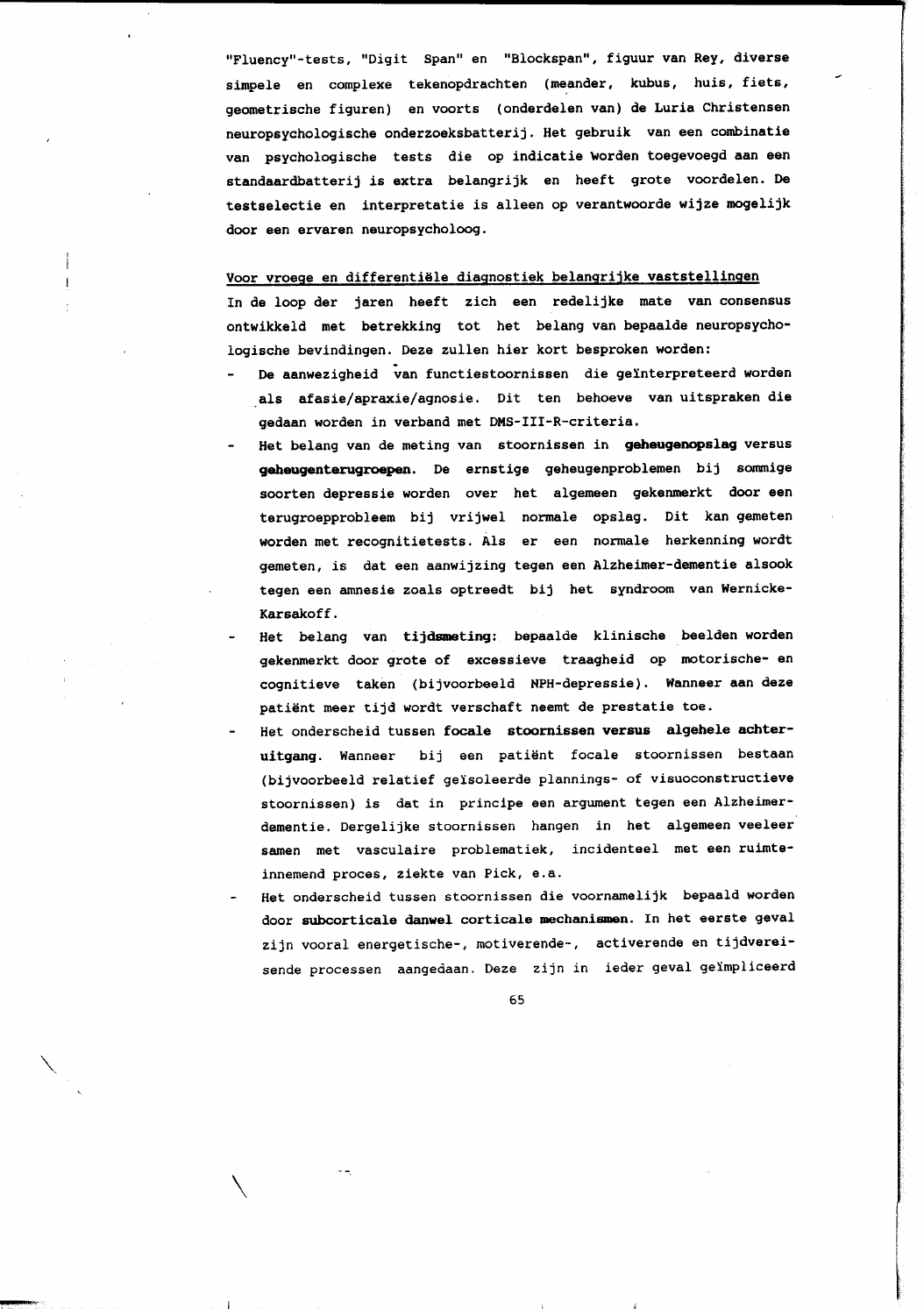bij een depressief syndroom, maar vermoedelijk ook bij vroege fasen van M. Alzheimer, alsook bij Parkinsonisme.

- Voorts is de aanwezigheid van een profiel waar psychomotore stoornissen op de voorgrond staan een aanwijzing dat er geen sprake is van de ziekte van Alzheimer. Een (vroege?) ziekte van Parkinson, medicatie-effekten e.a. zijn dan meer waarschijnlijk.
- Het onderscheid tussen modaliteitspecifieke stoornissen versus modaliteitsaspecifieke stoornissen. In het eerste geval gaat het om stoornissen die specifiek zijn voor verbaal danwel nonverbaal materiaal of specifiek zijn voor een zintuigelijke modaliteit (visus, gehoor, tast). Deze berusten op dysfuncties van de posterieure neocortex. Modaliteitsaspecifieke stoornissen hangen veeleer samen met frontale dysfuncties (neocortex en subcortex). Het onderscheid is van belang om eventuele focale dysfuncties aan te tonen (zie boven).
- De aanwezigheid van een profiel dat karakteristiek is voor het bestaan van chronisch alcoholgebruik. Dan is er sprake van ernstige geheugenopslagen "retrieval"-stoornissen bij een normaal onmiddellijk geheugen en een relatief normale kennis. Voorts zijn er dan stoornissen in gedragsplanning en evaluatie. Overigens moet bij alle patiënten aandacht gegeven worden aan de mogelijkheid dat er een interactie is tussen een "alcoholisch" beeld en een beeld. met andere etiologie en pathogenese.
- De aanwezigheid van een profiel waarin gedragsorganisatie-, plannings- en zelf-evaluatiestoornissen centraal staan bij relatief normale waarneming, taal en geheugenfuncties. Dit profiel wordt vaker gezien bij patiënten met frontale hersenstoornissen, soms gepaard gaande met lichte frontale atrofie zoals bij de ziekte van Pick.

#### Slotopmerkingen

Het is tot heden regel dat het neuropsychologisch onderzoek standaard wordt uitgevoerd en niet sterk bepaald wordt door patiëntenkarakteristieken zoals de medische voorgeschiedenis en de ernst (zie ook boven). Echter wanneer een standaardonderzoek wordt afgenomen kan onvoldoende worden ingegaan op subtiele verschillen tussen patiënten. Zodoende kan de aanpassing van het te gebruiken instrumentarium die nodig is voor een optimale kennisverwerving niet plaatsvinden. De aard en uitvoering van het neuropsychologisch onderzoek zijn sterk afhankelijk van de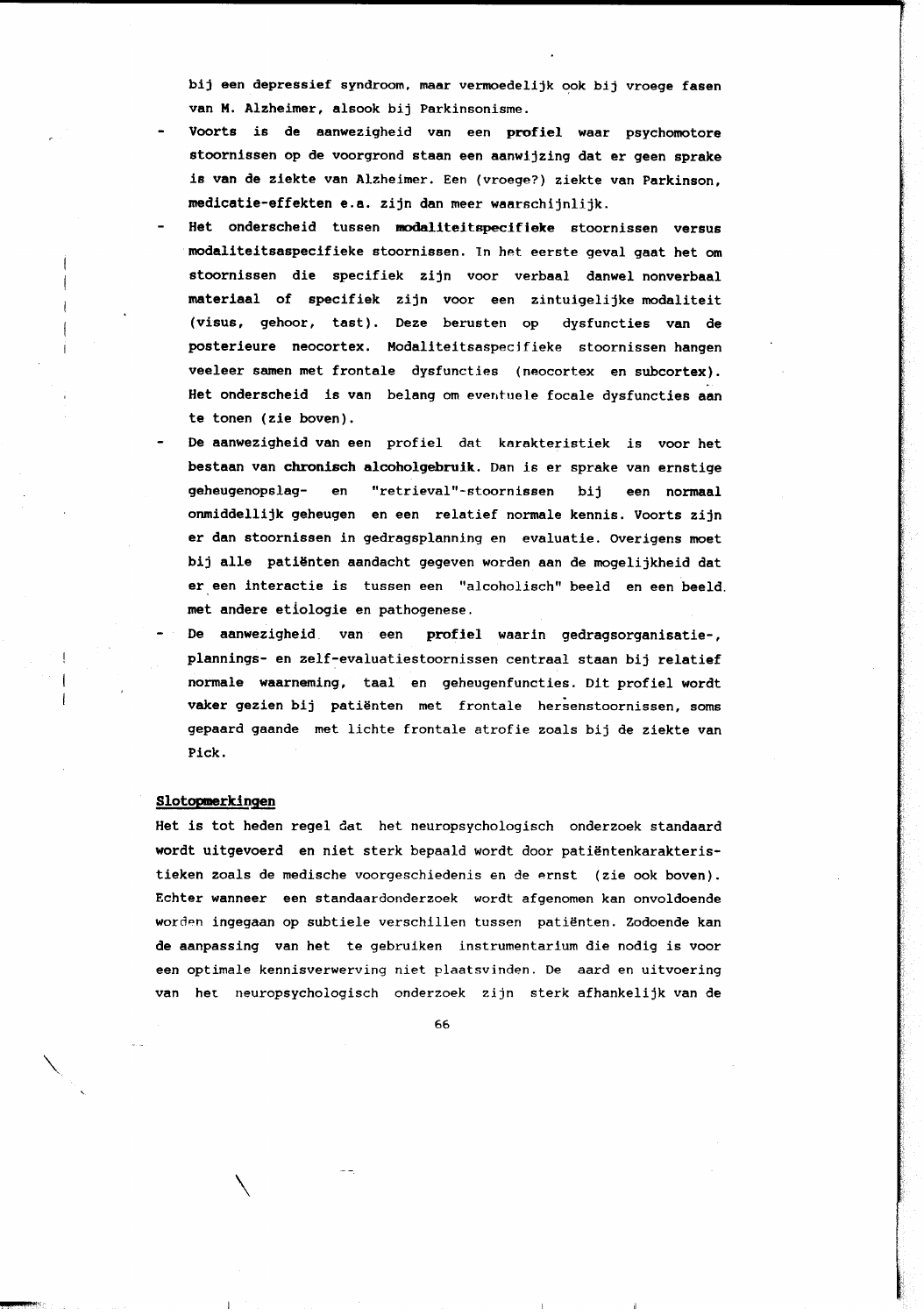volgende variabelen:

- aard van de dementie;
- stadium in de ontwikkeling van de dementie;
- leeftijd, risicofactoren, psychosociale omstandigheden en premorbide persoon.

Ter toelichting het volgende:

- aard van de dementie: de etiologie en pathogenese van het dementiesyndroom zijn bepalend voor de uiting ervan. Aangezien bij de ene patiënt focale functieuitval op de voorgrond staat en bij een andere patiënt gedragsstoornissen, moet de aard van de (neuro)psychologische interventie en de keuze van methodieken verschillend zijn. Dit geldt in het bijzonder vanwege verwerkingsproblematiek die bij de verschillende soorten patiënten verschillend is.
- de fasen in de dementie: bij predemente mensen treden veranderingen in testprestaties op die vergelijkbaar zijn met die bij "normale veroudering". De differentiatie kan derhalve alleen plaatsvinden met zeer gevoelige methoden. Het feit dat deze stoornissen moeilijker meetbaar zijn in deze vroege fasen betekent niet dat deze minder relevant zijn: ze zijn weliswaar (nog) beperkt tot enkele functiegebieden, maar zijn gewoonlijk voor patiënt en omgeving zeer invaliderend. In latere fasen is de vaststelling van "dementie" minder moeilijk, wel de differentiatie daarbinnen. ook ten aanzien van onderzoeksmethoden bestaat dan minder keuze (zie hoofdstuk 11).
- leeftijd en psychosociale factoren: een relatief jonge patiënt in een vroeg stadium van dementie (bijv. 63 jaar) zal een andere diagnostiek en interpretatie krijgen dan een van 83 jaar. De psychosociale context is zeer verschillend evenals het verwachte niveau van functioneren. Ook de wijze waarop betrokkene omgaat met de stoornissen hangt hiervan af.
- eerder verworven hersenletsel: met de leeftijd neemt de kans toe dat invloeden op het organisme hebben ingewerkt die hebben geleid tot hersendysfuncties: traumatische hersenletsels, intoxicatie, anoxie, anaesthesie, bepaalde medicijnen kunnen invloed hebben op de hersenen die parallel lopen aan het natuurlijk verouderingsproces. Een ouder iemand bij wie meerdere van dit soort factoren samenwerken met veroudering kan een klinisch beeld gaan vertonen dat kenmerken heeft van dementie.